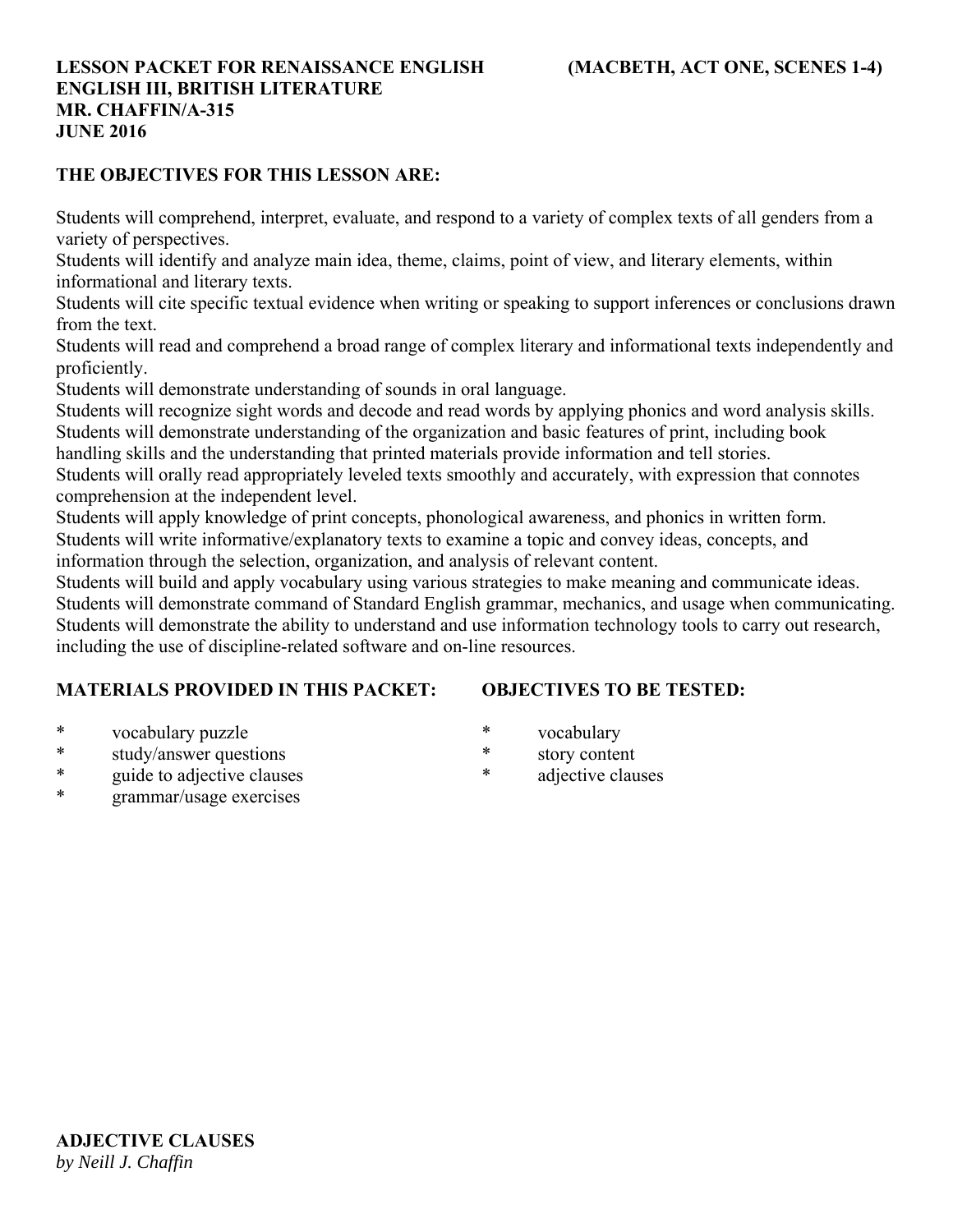An adjective clause is one of the three types of **subordinate (dependent) clauses**: adjective clauses, adverb clauses, and noun clauses. These clauses are called subordinate (dependent) because they cannot stand alone as a complete sentence (independent clause), although they do have some of the characteristics of a complete sentence.

An adjective clause functions as an adjective. Like any other adjective modifier (words, phrases, or verbals), an adjective clause will modify a noun or a pronoun. It will tell which one(s), what kind(s), how much, or how many. An adjective clause is typically placed directly after the noun or pronoun it modifies.

# **An adjective clause will usually begin with a** *relative pronoun***:**

**who whom whose which that**

**An adjective clause may also begin with** *"when"* **or "***where***".** It is important to note, however, that an adjective clause beginning with "when" or "where" does not really tell you "when" or "where", as you will see in the examples.

### **Sometimes a preposition will precede an adjective clause: if so, then the preposition is considered part of the adjective clause.**

### **The introductory word for an adjective clause is often omitted entirely.**

| The lawnmowers that they are using are parked by the curb. | ( <i>modifies</i> " <i>lawnmowers</i> ")                                                                 |  |
|------------------------------------------------------------|----------------------------------------------------------------------------------------------------------|--|
| The lawnmowers they are using are parked by the curb.      | (note that the introductory word is omitted)                                                             |  |
| Is he the man whom you called?                             | (note "whom", not "who": since "you" is                                                                  |  |
|                                                            | the subject of the clause, "whom" acts as a                                                              |  |
|                                                            | direct object in the clause, thus objective                                                              |  |
| form)                                                      |                                                                                                          |  |
| Was she the girl to whom you spoke?                        | (note "whom", not "who": "you" did the                                                                   |  |
|                                                            | speaking; "whom" is the object of the                                                                    |  |
|                                                            | preposition "to"; thus objective form)                                                                   |  |
| They are the ones who called you.                          | (since "who" did the calling, it is the subject                                                          |  |
|                                                            | of the clause, thus nominative form)                                                                     |  |
| This is the school where Mr. Chaffin teaches.              | (note that the clause is telling which school,                                                           |  |
|                                                            | not really where)                                                                                        |  |
| That is the time when the program begins.                  | (note that the clause is telling which time,                                                             |  |
|                                                            | not really when)                                                                                         |  |
|                                                            |                                                                                                          |  |
|                                                            | Note that the introductory word may be the subject of the clause, or the subject may directly follow it: |  |
| The lawnmowers that they are using are parked by the curb. | ("they" are doing the using, and thus the                                                                |  |
|                                                            | subject; "that" is an introductory word)                                                                 |  |
| The storm that did the damage has passed.                  | ("that" is now the subject of the clause; it is                                                          |  |
|                                                            | what is doing the damage)                                                                                |  |
| Is he the one to whom you spoke?                           | (the preposition "to" is considered part of                                                              |  |
|                                                            | <i>the clause;</i> "whom" is its object; "you" is                                                        |  |
|                                                            | the subject of the clause)                                                                               |  |
|                                                            |                                                                                                          |  |

#### **RESTRICTIVE AND NON-RESTRICTIVE CLAUSES**

Adjective clauses may be restrictive or non-restrictive (*refer back to the guide to participial phrases!*). A **restrictive clause IS NOT set off with commas**. it contains information that is very important to the meaning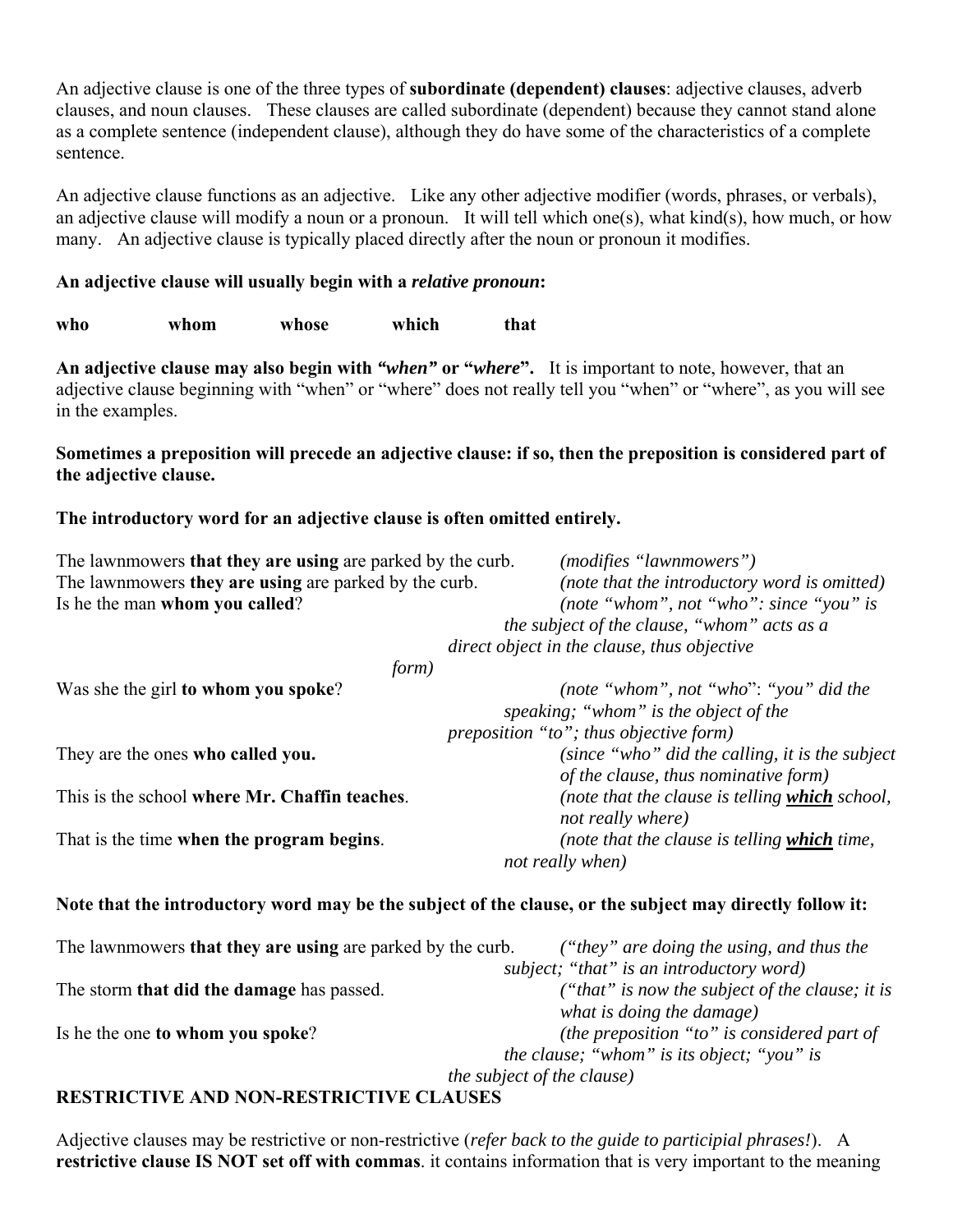of the sentence. A **non-restrictive clause IS set off with commas**. it contains information that is not really vital to the meaning of the sentence.

The building **that I just cleaned** is around the corner. *(restrictive: it is important to indicate which* 

 *building it is)*

The building, **which was designed by Joe Schmo**, is around the corner. *(non-restrictive: it is nice to know who* 

 *designed the building, but it is not really vital information)*

**An adjective clause, since it functions as an adjective, can always be removed from the sentence and you will still have a structurally complete sentence, albeit missing some information.**

# **ADJECTIVES, ADJECTIVE CLAUSES, ADJECTIVE PHRASES, AND PARTICIPIAL PHRASES**

**These all function as adjectives**: they tell which one(s), what kind(s), how much, or how many about a noun or pronoun.

That **tall** man can see over the fence. *(adjective describing man)* **Being a tall man**, he can see over the fence. *(participial phrase describing man)* That man **who is very tall** can see over the fence. *(adjective clause describing man)* A man **of great height** can see over the fence. *(prepositional phrase describing man)*

# **Remember that an infinitive phrase can also be used as an adjective:**

His desire **to be tall** was obsessive. *(infinitive phrase as adjective)*

# **EXERCISE ON ADJECTIVE CLAUSES**

*Directions: Circle the adjective clauses:*

- 01. Those new clocks that you recently bought are on the stock room floor. (4)*\* number of words*
- 02. Many of the telephone numbers which you requested are out of service. (3)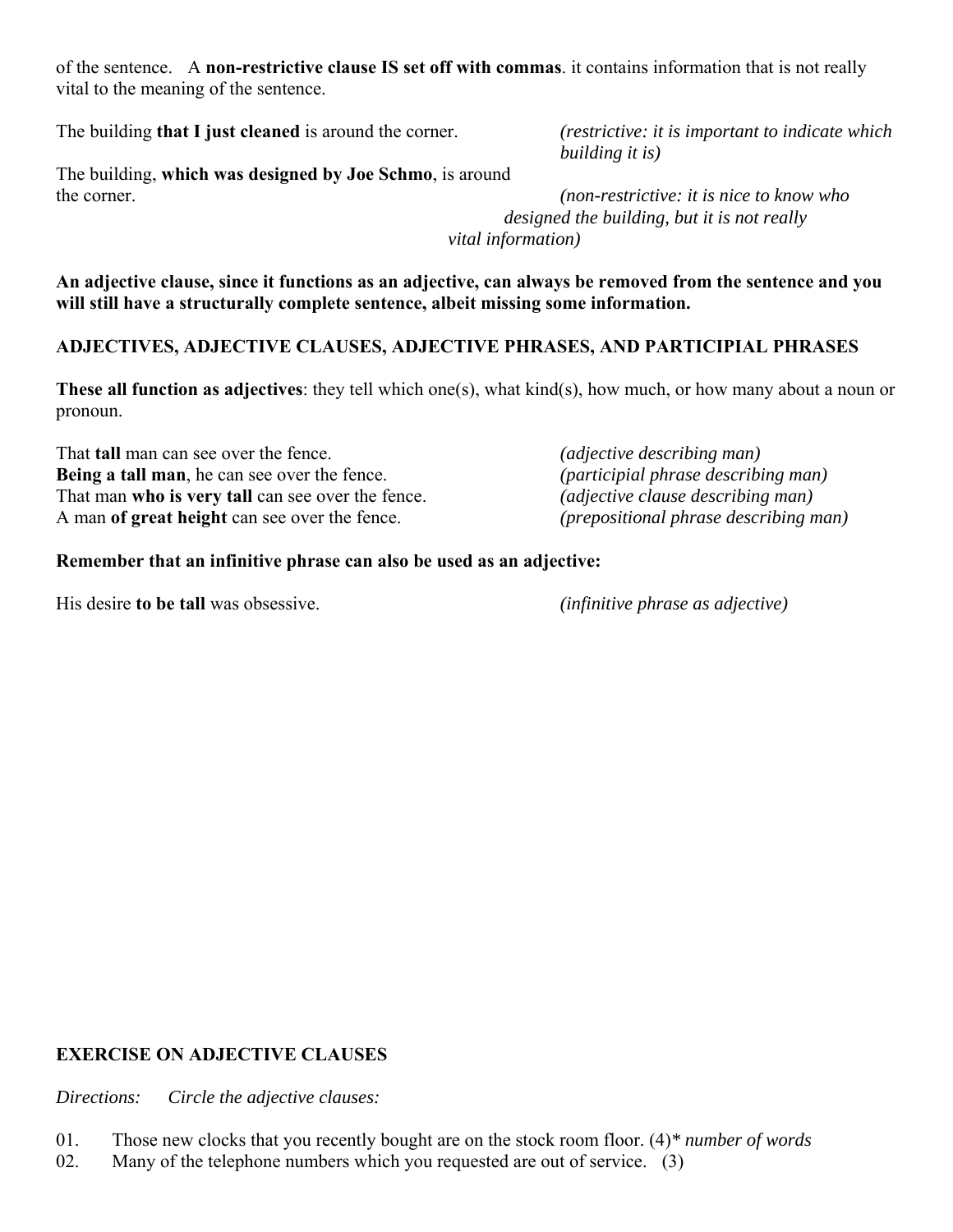- 03. Was that the man whom you invited to the conference? (6)
- 04. Are these the houses where the people lived? (4)
- 05. She is the girl who won the weaving contest. (5)
- 06. Here are the things you wanted. (2)
- 07. There goes the teacher whose students are always late. (5)
- 08. The program for which you received the grant has been canceled. (6)
- 09. He is the man the people chose. (3)
- 10. Are those books the ones you wanted? (2)
- 11. Our new house, which has three bedrooms and two bathrooms, is very spacious. (7)
- 12. A large painting, which hung in our living room for years, was recently sold at auction. (8)
- 13. He was startled by the hail that suddenly pelted down. (4)
- 14. We are in need of leaders who don't lie to us. (5)
- 15. This is the place where the barn once stood. (5)
- 16. The time when you can enter has arrived. (4)
- 17. Those photographs show campsites that no one had ever noticed. (6)
- 18. The cruise we are planning doesn't begin until December. (3)
- 19. The man to whom I spoke owns the store. (4)
- 20. Where is the book you read? (2)

# **EXERCISE ON FRAGMENTS, RUN-ONS, AND COMPLETE SENTENCES**

*Directions: Label as fragment, run-on, or complete:*

- 01. Going completely insane as they watch the bizarre show. 02. Stunned by the news and appalled by the reaction of those around them.
- 03. The clocks repaired by the man in the back room.
- 04. The clocks were repaired by the man in the back room.
- 05. The pair of glasses lay on the table a book lay there, too.
- 06. The pair of glasses lay on the table, a book lay there, too.
- 07. The pair of glasses lay on the table; a book lay there, too.
- 08. The pair of glasses lay on the table and a book lay there, too.
- 09. The pair of glasses lay on the table, and a book lay there, too.
- 10. Be seated and pay attention!

# **EXERCISE ON SIMPLE, COMPOUND, COMPLEX, AND COMPOUND-COMPLEX SENTENCES**

*Directions: Label the sentences as simple, compound, etc:*

| 01. | She would help others who asked for her help.                          |
|-----|------------------------------------------------------------------------|
| 02. | They came to the party, but they didn't stay long.                     |
| 03. | We traveled far, and we reached the place where we were expected.      |
| 04. | Far over the trees and up into the blue sky soared a large hawk.       |
| 05. | Slowly and carefully we lifted the pallet of stone that we had bought. |
| 06. | Some of the clocks he had repaired are on the shelf.                   |
| 07. | We had never seen the show that was playing on television.             |
| 08. | It was the time when they had to perform.                              |
| 09. | Here is the stuff you ordered; over there is the stuff I bought.       |
| 10. | None of the boys in the room or the girls in the hall heard the news.  |

# **EXERCISE ON PARTICIPIAL PHRASES**

*Directions: Circle the participial phrases:*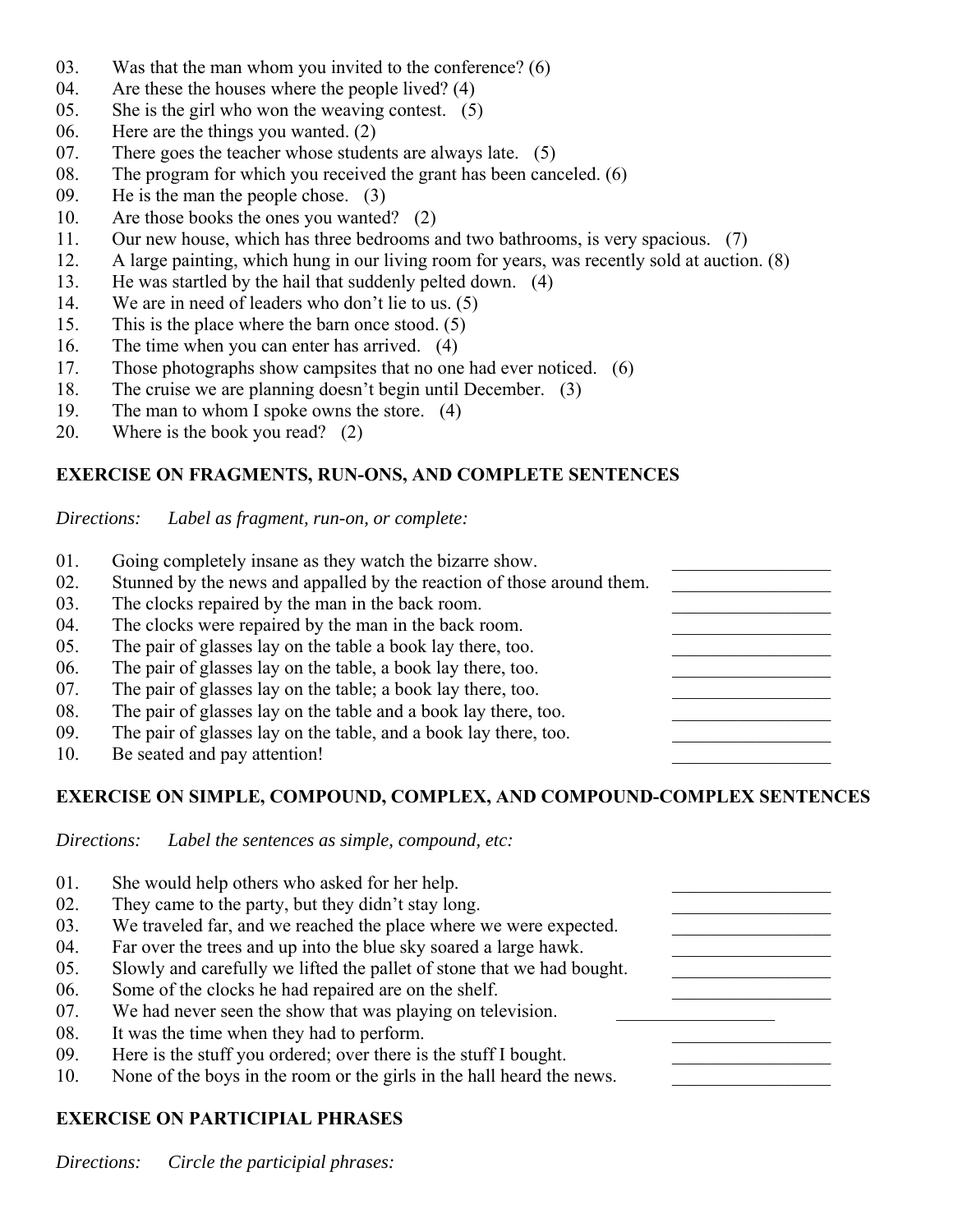- 01. Those boys walking on the lawn live on the next block. (4)*\* number of words*
- 02. His finger, scratched by the cat, bled profusely. (4)
- 03. Those paper clips lying on the desk must be used for the packets. (4)
- 04. Stunned by the blow to his head, the boxer reeled back into his corner. (7)
- 05. Strolling along on the beach, the couple picked up shells and pebbles. (5)
- 06. The computer mouse damaged by the spilled drink would not work properly. (5)
- 07. The old man, thoughtfully stroking his beard, gave his opinion on the matter. (4)
- 08. Besprinkled by rain, the sidewalk chalk drawing began to smear. (3)
- 09. The cats resting on the window sill belong to the man living in the next house.  $(5)$  (5)
- 10. Absolutely amazed, he gaped at the UFO. (2)

#### **EXERCISE ON GERUND PHRASES**

*Directions: Circle the gerund phrases. Then tell how each is used (subject, direct object, subject complement, appositive, etc.):*

| 01. | Jumping out of an airplane seems silly to me. $(5)*$ <i>number of words</i> |  |
|-----|-----------------------------------------------------------------------------|--|
| 02. | They demonstrated their courage by walking a high tightrope. (4)            |  |
| 03. | Have you ever tried skiing through a revolving door? (5)                    |  |
| 04. | He gave lifting weights a good effort. $(2)$                                |  |
| 05. | Her favorite exercise is jumping to conclusions. (3)                        |  |
| 06. | She also likes flying off the handle. (4)                                   |  |
| 07. | His favorite hobby, building clocks, consumed much of his time. (2)         |  |
| 08. | Slowly simmering soup atop a stove enhances the flavor. (6)                 |  |
| 09. | His singing was excruciatingly bad. (2)                                     |  |
| 10. | We thought it was the howling of a dying cat. $(6)$                         |  |

### **EXERCISE ON INFINITIVE PHRASES**

*Directions: Circle the infinitive phrases. Then tell how each is used (noun, adjective, adverb):*

| 01. | To err is human. $(2)*number of words$              |  |
|-----|-----------------------------------------------------|--|
| 02. | This is the best way to go. $(2)$                   |  |
| 03. | To live quietly and securely was his goal. (5)      |  |
| 04. | These instructions are difficult to understand. (2) |  |
| 05. | I like to work on clocks. (4)                       |  |
| 06. | None of them tried to complete the work. (4)        |  |
| 07. | He tried to jump from one roof to another.<br>(7)   |  |
| 08. | The best flight to take leaves at 9:00 A.M.         |  |
| 09. | The path was easy to follow. $(2)$                  |  |

#### **VOCABULARY MACBETH, ACT ONE**, **SCENES ONE AND TWO**

*Directions: Match the definitions to the words by writing the letter of the definition in front of the word:*

| 01. | announced      | 07. | conclude      |
|-----|----------------|-----|---------------|
| 02. | banners        | 08. | conflict      |
| 03. | battlements    | 09. | confronted    |
|     | 04. brandished |     | 10. conquered |
| 05. | cling          | 11. | craves        |
|     | 06. compelled  | 12. | curbing       |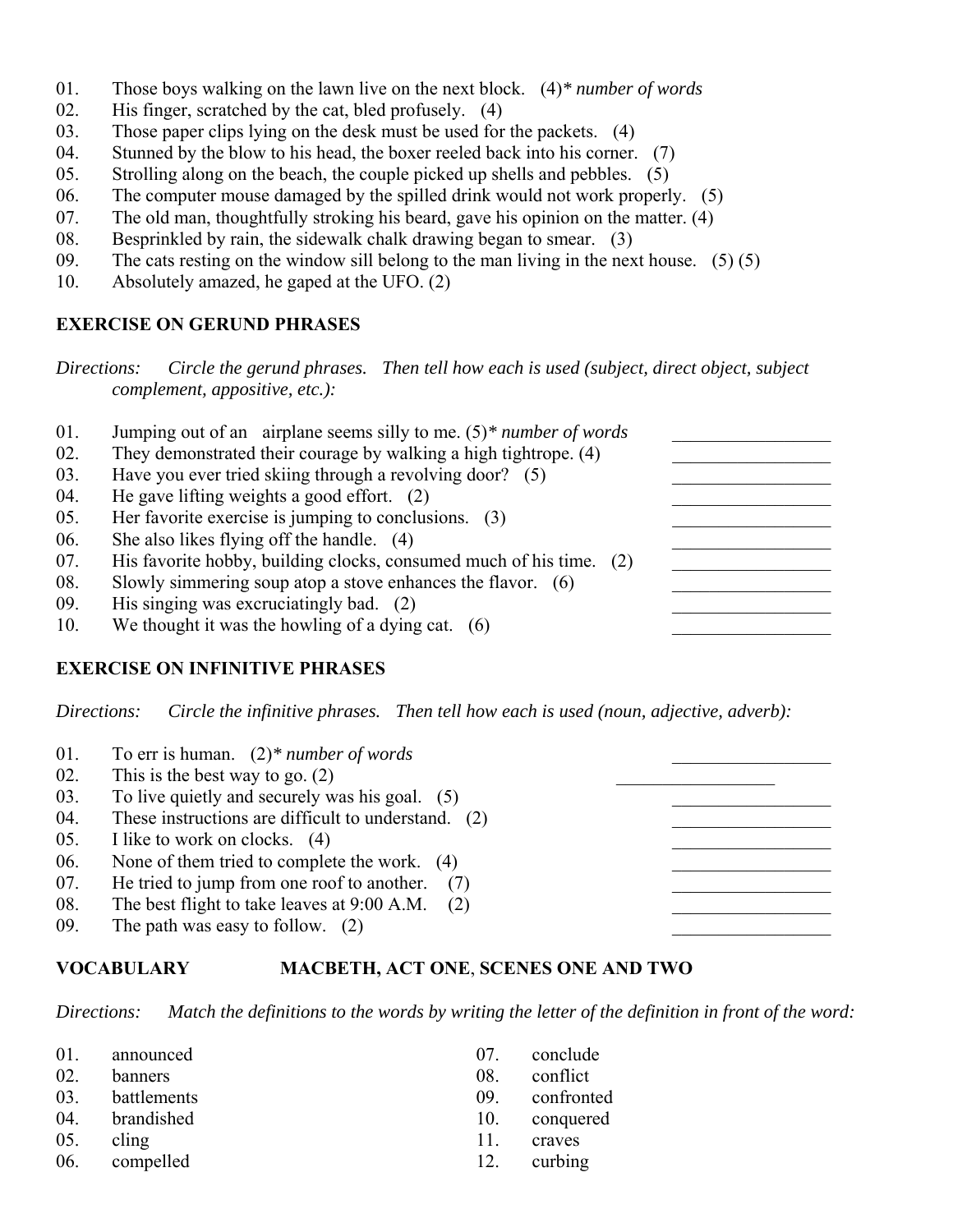| 13.                 | deceive                                             | condition       |                                                  |
|---------------------|-----------------------------------------------------|-----------------|--------------------------------------------------|
| 14.                 | deign                                               | k.              | A going against authority; refusal to obey or    |
| 15.                 | direful                                             | submit          |                                                  |
| 16.                 | disbursed                                           | 1.              | Robust; vigorous; able to withstand fatigue,     |
| 17.                 | discomfort                                          |                 |                                                  |
| 18.                 |                                                     | privation, etc. |                                                  |
|                     | disdaining                                          | m.              | Hold fast to by entwining, clutching, etc.       |
| 19.                 | dismal                                              | n.              | Wicked, detestable, or hateful acts or conduct   |
| 20.                 | doubtful                                            | 0.              | A small mammal closely resembling a rabbit       |
| 21.                 | ere                                                 | p.              | Refusing or rejecting with contempt or scorn     |
| 22.                 | execution                                           | q.              | Raised, shook or held aloft as a menace,         |
| 23.                 | flout                                               |                 | challenge, etc.                                  |
| 24.                 | former                                              | r.              | Fawning or servile companion or servant          |
| 25.                 | foul                                                | S.              | Parapet with open spaces (crenellations) for     |
| 26.                 | furbished                                           | shooting        |                                                  |
| 27.                 | hardy                                               | t.              | Without compassion or pity                       |
| 28.                 | hare                                                | u.              | Throwing back from a surface of sound, light,    |
| 29.                 | hover                                               | heat, etc.      |                                                  |
| 30.                 | lapped                                              | V.              | Arousing terror or extreme distress; dreadful;   |
| 31.                 | lavish                                              | terrible        |                                                  |
| 32.                 | memorize                                            | w.              | Uneasiness; inconvenience; distress              |
| 33.                 | merciless                                           | X.              | Forced to do; required to do                     |
| 34.                 | minion                                              | у.              | Looking over; perusing                           |
| 35.                 | plight                                              | Z.              | Polished; burnished; made to look bright, shiny, |
| 36.                 | pronounce                                           | etc.            |                                                  |
| 37.                 | rebellious                                          | aa.             | Increased twofold in action, strength, etc.      |
| 38.                 | redoubled                                           | bb.             | Giving off steam, smoke, etc.; having a strongly |
| 39.                 | reeking                                             |                 | offensive odor                                   |
| 40.                 | reflection                                          | cc.             | Mock; scorn; jeer; show contempt for             |
| 41.                 | revolt                                              | dd.             | Depressing; causing gloom or misery              |
| 42.                 | smack                                               | ee.             | Wrapped; covered; enfolded                       |
| 43.                 | surveying                                           | ff.             | Faced boldly or defiantly                        |
| 44.                 | thane                                               | gg.             | Very generous or liberal; extravagant            |
| 45.                 | traitor                                             | hh.             | Restraining; checking; limiting                  |
| 46.                 | villainies                                          | ii.             | Gave out; spent, as of money, equipment, etc.    |
| a.                  | Poetic contraction for "before"                     | jj.             | Condescend to do something thought to be         |
| b.                  | Offensive to the senses; extremely dirty or         |                 | slightly below one's dignity                     |
| impure              |                                                     | kk.             | Fool; mislead; lie to                            |
| c.                  | Hang motionless in the air                          | 11.             | Say aloud; announce; make known officially       |
| d.                  | Opposing control; defiant; engaged in rebellion mm. |                 | Before the present time, occasion, etc.; no      |
| e.                  | Overcame; vanquished; defeated                      |                 | longer in effect                                 |
| f.                  | An old Scottish title meaning a clan chief, who     | nn.             | War; battle; struggle                            |
|                     | held land from the king                             | oo.             | End; cease                                       |
|                     | Turncoat; one who betrays his country, cause,       |                 | Flags; pennants                                  |
| g.<br>friends, etc. |                                                     | pp.             | Distinct flavor, taste, etc.                     |
| h.                  | Killing under civil or military authority as a      | qq.             | Commit to memory                                 |
|                     | punishment for some crime                           | rr.             | Desires; wants                                   |
|                     |                                                     | SS.             |                                                  |
|                     | Made known; said publicly                           | tt.             | Dubious; not certain                             |
| $\mathbf{J}$        | Awkward, sad, or dangerous situation or             |                 |                                                  |

# **VOCABULARY MACBETH, ACT ONE**, **SCENES THREE AND FOUR**

*Directions: Match the definitions to the words by writing the letter of the definition in front of the word:*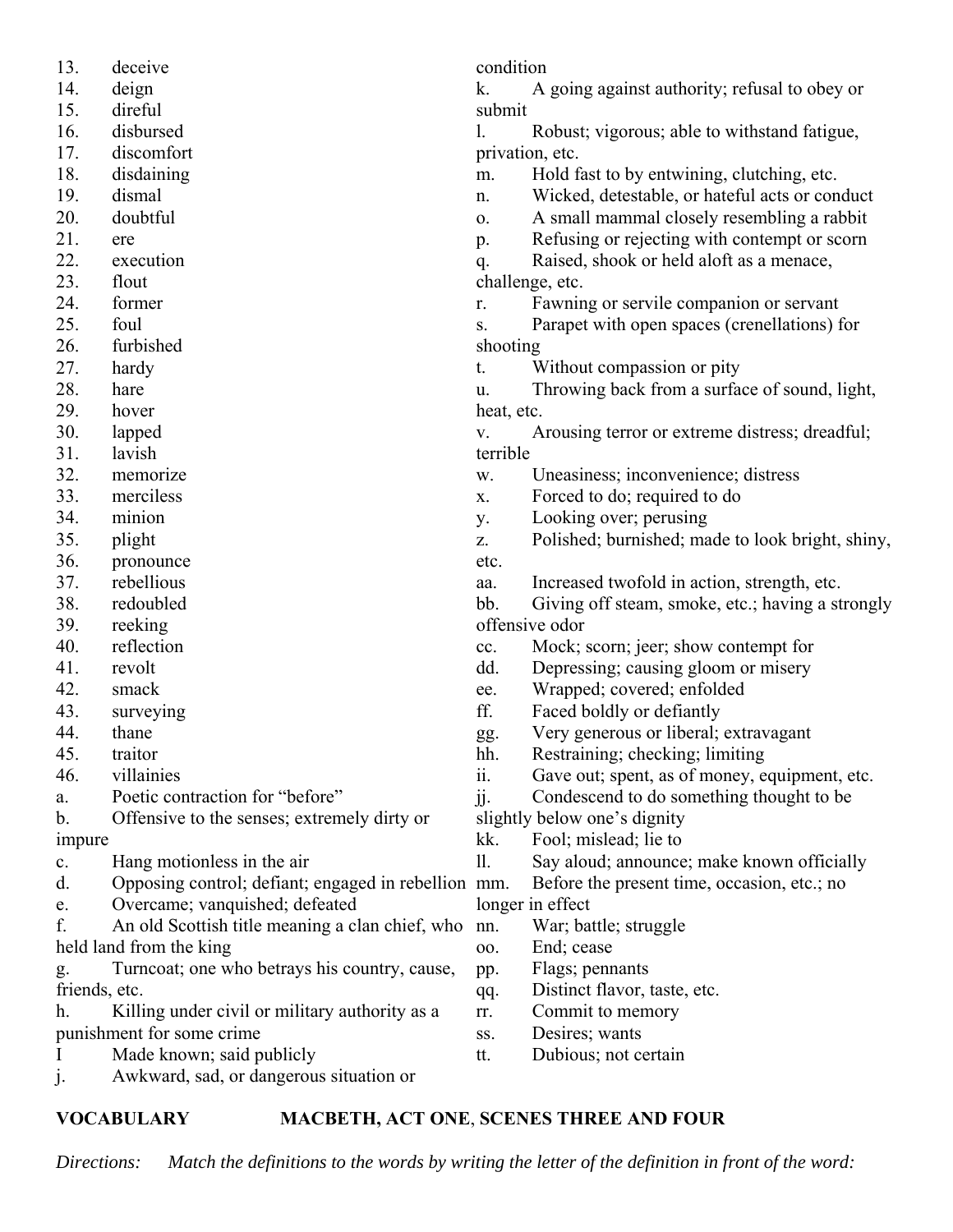- 01. ambition
- 02. attire
- 03. bark
- 04. blasted
- 05. bleak
- 06. charge
- 07. cleave
- 08. commencing
- 09. commendations
- 10. contend
- 11. fantastical
- 12. fulfill
- 13. function
- 14. gleefully
- 15. heath
- 16. herald
- 17. hereafter
- 18. horrid
- 19. imperfect
- 20. imperial
- 21. ingratitude
- 22. interim
- 23. interpret
- 24. leaf
- 25. liege
- 26. munched
- 27. peak
- 28. pine
- 29. post
- 30. prisoner
- 31. prologues
- 32. prophecy
- 33. prophesy
- 34. prospect
- 35. quarters
- 36. rapt
- 37. recompense
- 38. registered
- 39. repentance
- 40. selfsame
- 41. sieve
- 42. surmise
- 43. thither
- 44. thrice
- 45. withal
- 46. wracked
- a. Cold; harsh; bare; treeless; gloomy; dreary
- b. Happily; exultantly
- c. Foretell; prognosticate; predict
- d. Bring to fruition; satisfy
- e. Something foretold; prediction; prognostication
- f. Terrible; revolting; very bad; ugly
- g. Chewed; ate
- h. Strainer; wire mesh to separate solids from liquid
- I. There; toward another place
- j. Lodgings; places of abode
- k. Become sickly; droop; waste away
- l. Waste away through grief, longing, etc.
- m. A kind of boat with two square-rigged masts
- and one fore-and-aft
- n. Wrecked; ruined; destroyed
- o. Three times
- p. Dress; clothing
- q. Tell the meaning of; change from one language to another
- r. From hence forth; after this time
- s. Having a strange or weird appearance; imaginary
- t. Dazed; engrossed; completely absorbed in
- u. With that; therewith
- v. Having a fault or error
- w. Broad view; scene; mental view or examination
- x. Blighter; withered; destroyed
- y. Open wasteland of low shrubs and heather; a
- moor
- z. Command; demand of
- aa. Identical; exact same as
- bb. Strive in debate or controversy
- cc. Place where a person is stationed
- dd. Summon; call to attendance
- ee. Introductions; preliminary act or course of
- action that foreshadows something
- ff. Of or pertaining to a country having control or sovereignty over others
- gg. Occupation of employment
- hh. Guess; conjecture; inference
- ii. Written down; kept track of; recorded
- jj. Stick; adhere to
- kk. Time being; a space or interval between others
- ll. Strong desire to attain or achieve a certain goal or end
- mm. Lord or sovereign
- nn. Feeling of sorrow or remorse
- oo. Page, as of a book
- pp. Lack of thankfulness
- qq. Payment; repayment; reward; requital
- rr. Beginning; starting
- ss. Captive
- tt. Praises; approvals